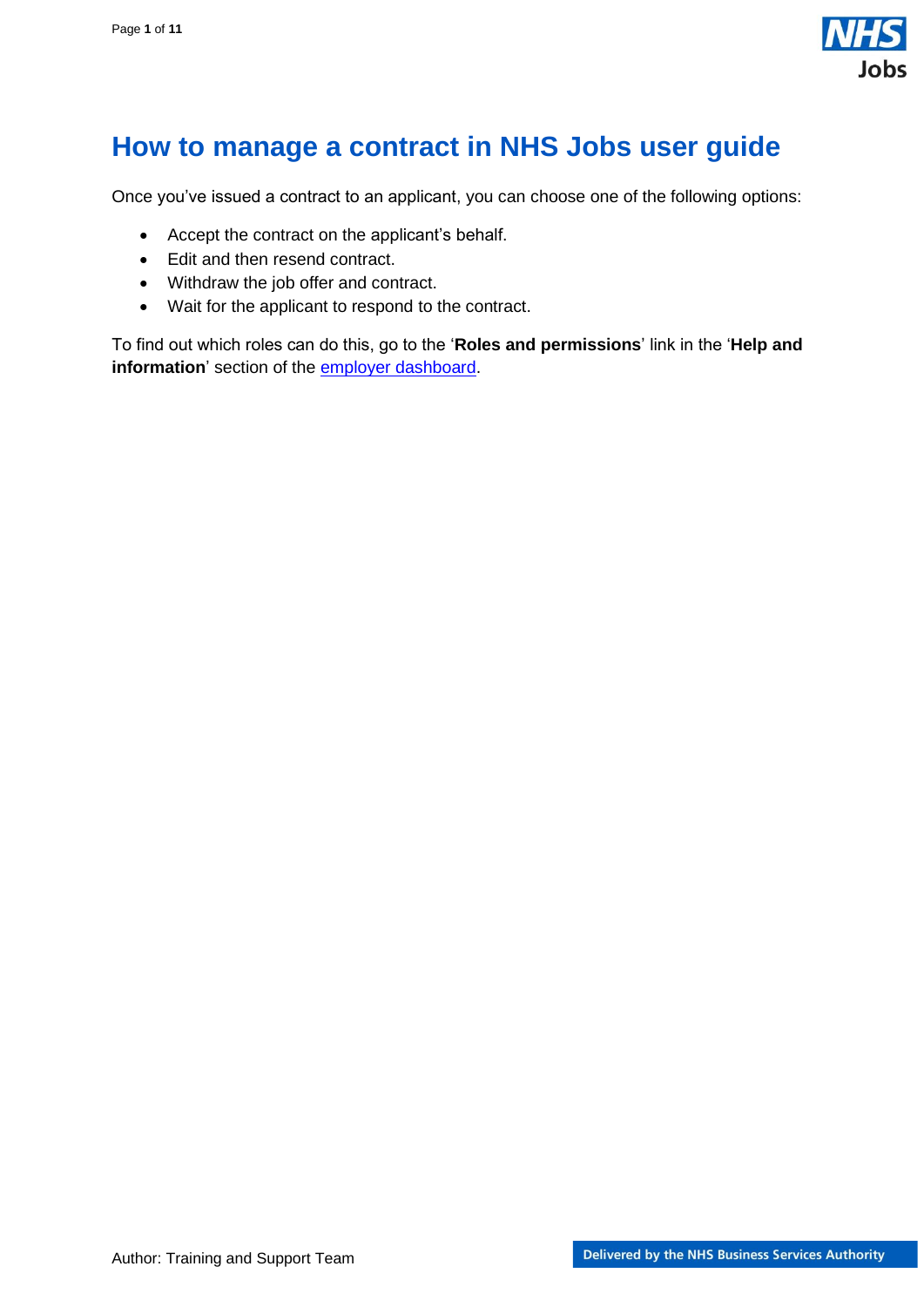# **Contents**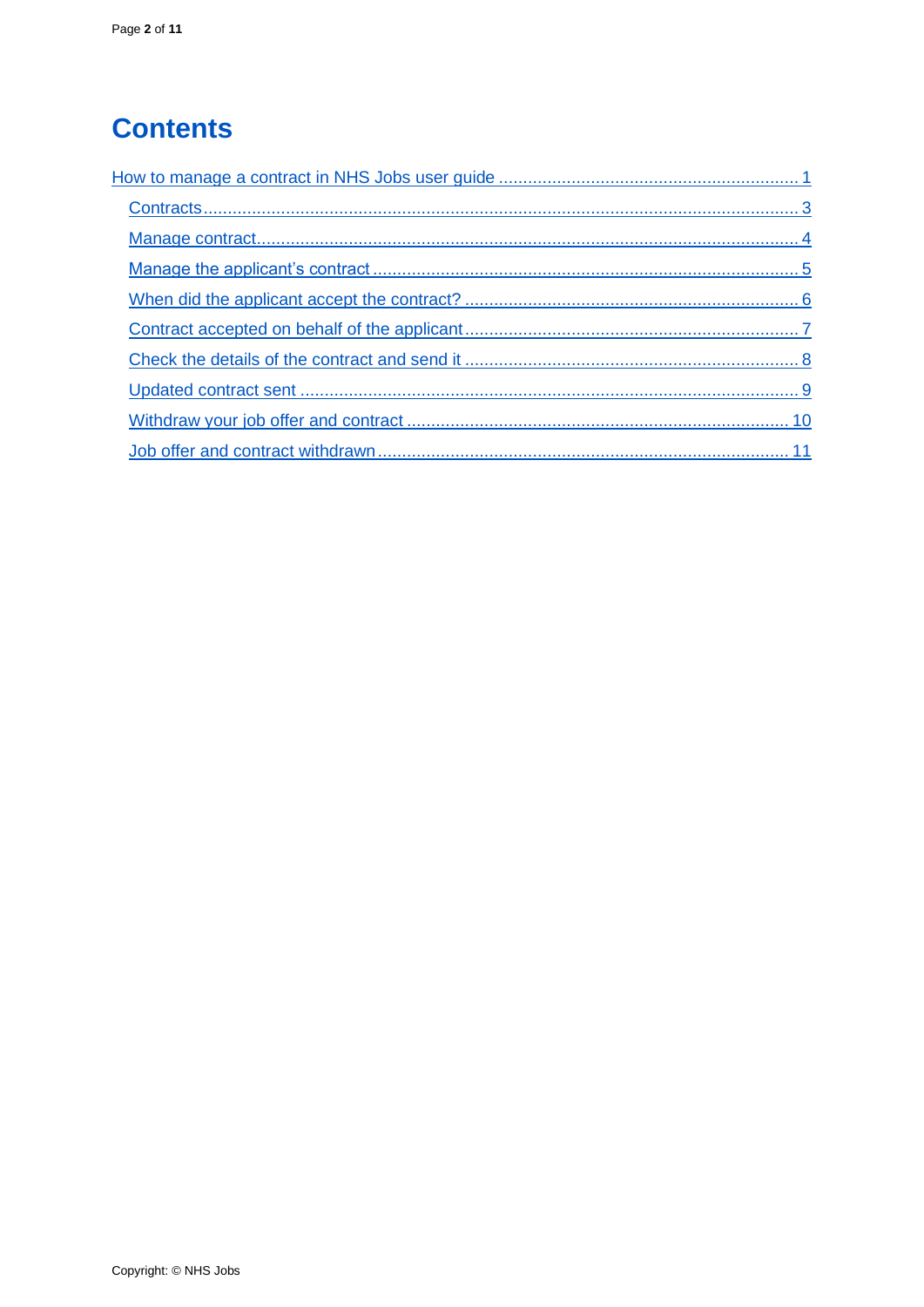## <span id="page-2-0"></span>**Contracts**

This page gives you instructions for how to manage a contract.

**Important:** You must have issued the applicant a contract of employment. In this example, there's 1 applicant at this stage.

To manage a contract, complete the following step:

**1.** Select the ['Contracts'](#page-3-0) link.

| Jobs                                                                  |                                                                 | You're viewing NHS Training and Support Change<br>Signed in as Liam M1 Sign Out |
|-----------------------------------------------------------------------|-----------------------------------------------------------------|---------------------------------------------------------------------------------|
|                                                                       |                                                                 | Show tasks for all accounts                                                     |
|                                                                       | <b>BETA</b> Your feedback will help us to improve this service. |                                                                                 |
| <b>NHS Training and Support</b><br><b>Dashboard</b><br>Tasks by stage | <b>Listings by user</b>                                         | What you can do<br><b>Create a job listing</b><br>Search for a listing          |
| Showing tasks for<br>All users<br>$\check{ }$                         |                                                                 | Search for an applicant                                                         |
| <b>Draft</b>                                                          | $\mathbf 0$                                                     | <b>Manage the account</b>                                                       |
| <b>Published</b>                                                      | 0                                                               | Manage users<br>At risk applicants<br><b>Accredited logos</b>                   |
| <b>Shortlisting</b>                                                   | 0                                                               | <b>Key performance indicators</b><br>(KPIs)<br><b>Approval settings</b>         |
| <b>Interviews</b>                                                     | 3 - on track 0, overdue 3                                       | Departments<br><b>Welsh listings</b>                                            |
| <b>Ready to offer</b>                                                 | 2                                                               | <b>Documents and</b><br>templates                                               |
| <b>Conditional offers</b>                                             | 1                                                               | <b>Supporting documents</b><br>Contract templates                               |
| Pre-employment<br>checks                                              | 3                                                               | Offer letter templates                                                          |
| <b>Contracts</b>                                                      | 1                                                               | <b>Help and information</b><br>The employer hub                                 |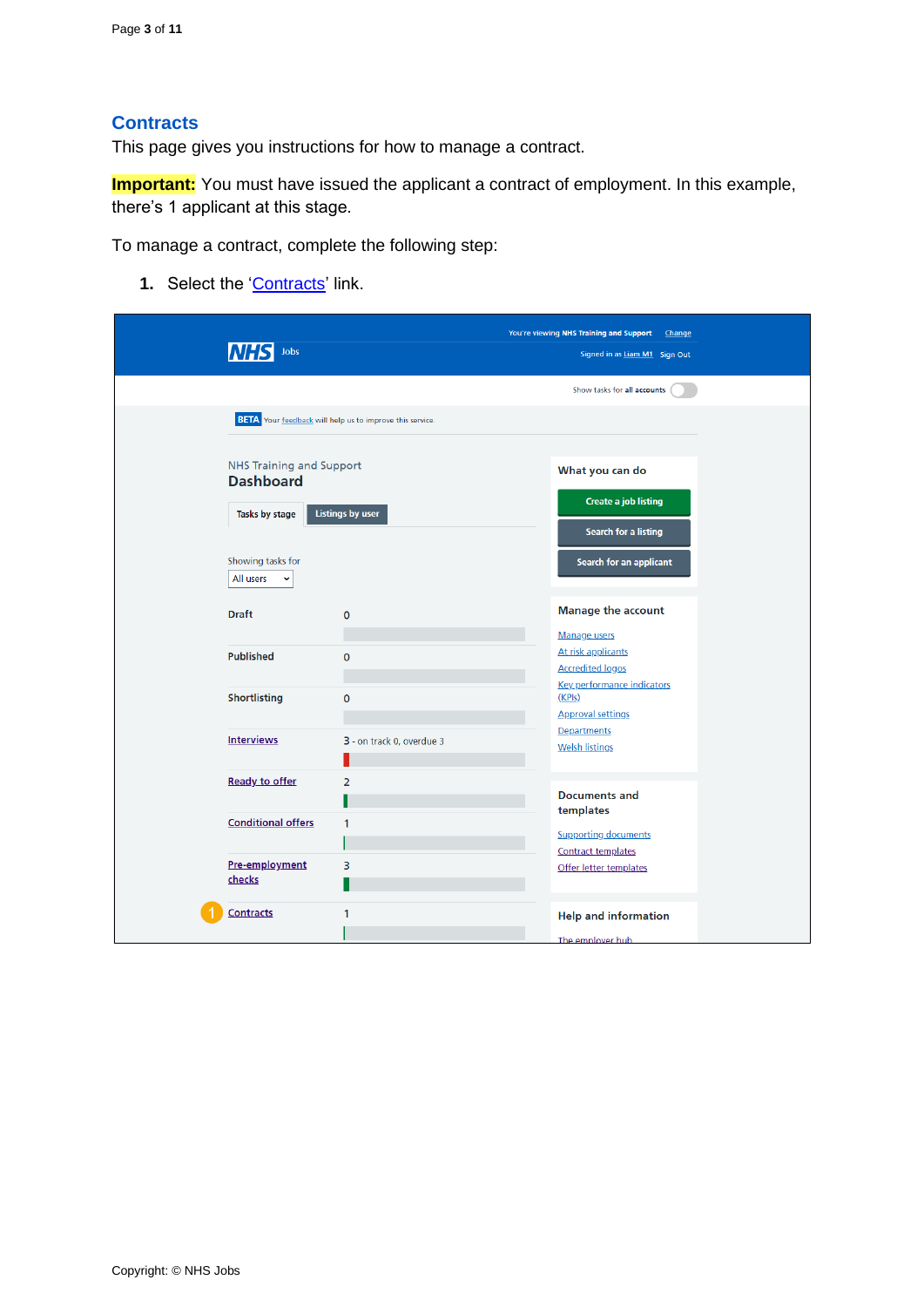#### <span id="page-3-0"></span>**Manage contract**

This page gives you instructions for how to manage a contract.

**Important:** In this example, you've sent a contract to the applicant.

Find the applicant and complete the following step:

**1.** Select the 'Manage [Contract'](#page-4-1) link.

| Jobs                                                                                                                                                                                                  |                                                                                               |                                                   |                                | You're viewing NHS Training and Support<br>Change<br>Signed in as Liam M1 Sign Out |  |
|-------------------------------------------------------------------------------------------------------------------------------------------------------------------------------------------------------|-----------------------------------------------------------------------------------------------|---------------------------------------------------|--------------------------------|------------------------------------------------------------------------------------|--|
|                                                                                                                                                                                                       |                                                                                               |                                                   |                                | Show tasks for all accounts                                                        |  |
|                                                                                                                                                                                                       | <b>BETA</b> Your feedback will help us to improve this service.                               |                                                   |                                |                                                                                    |  |
| < Go back<br><b>NHS Training and Support</b><br><b>Contracts</b><br>Showing tasks for<br>All users<br>Showing tasks<br>All<br><b>Contracts</b><br><b>Applicant</b><br>wayne Liddle<br>AR-220128-00002 | $\check{ }$<br>$\check{~}$<br><b>Job title</b><br><b>Learning Consultant</b><br>T0111-22-0002 | <b>Deadline</b><br>04 Jul 2022<br><b>ON TRACK</b> | <b>Task</b><br>Contract sent   | What needs doing next<br><b>Manage Contract</b>                                    |  |
| <b>Privacy policy</b>                                                                                                                                                                                 | <b>Terms and conditions</b><br><b>Accessibility Statement</b>                                 | Cookies                                           | How to create and publish jobs | © Crown copyright                                                                  |  |

**Tip:** Select the 'Applicant' and 'Job title' links for more information. If you've got a lot of job listings, you can use the '**Showing tasks for**' and '**Showing tasks**' filters to reduce the number of job listings on the page.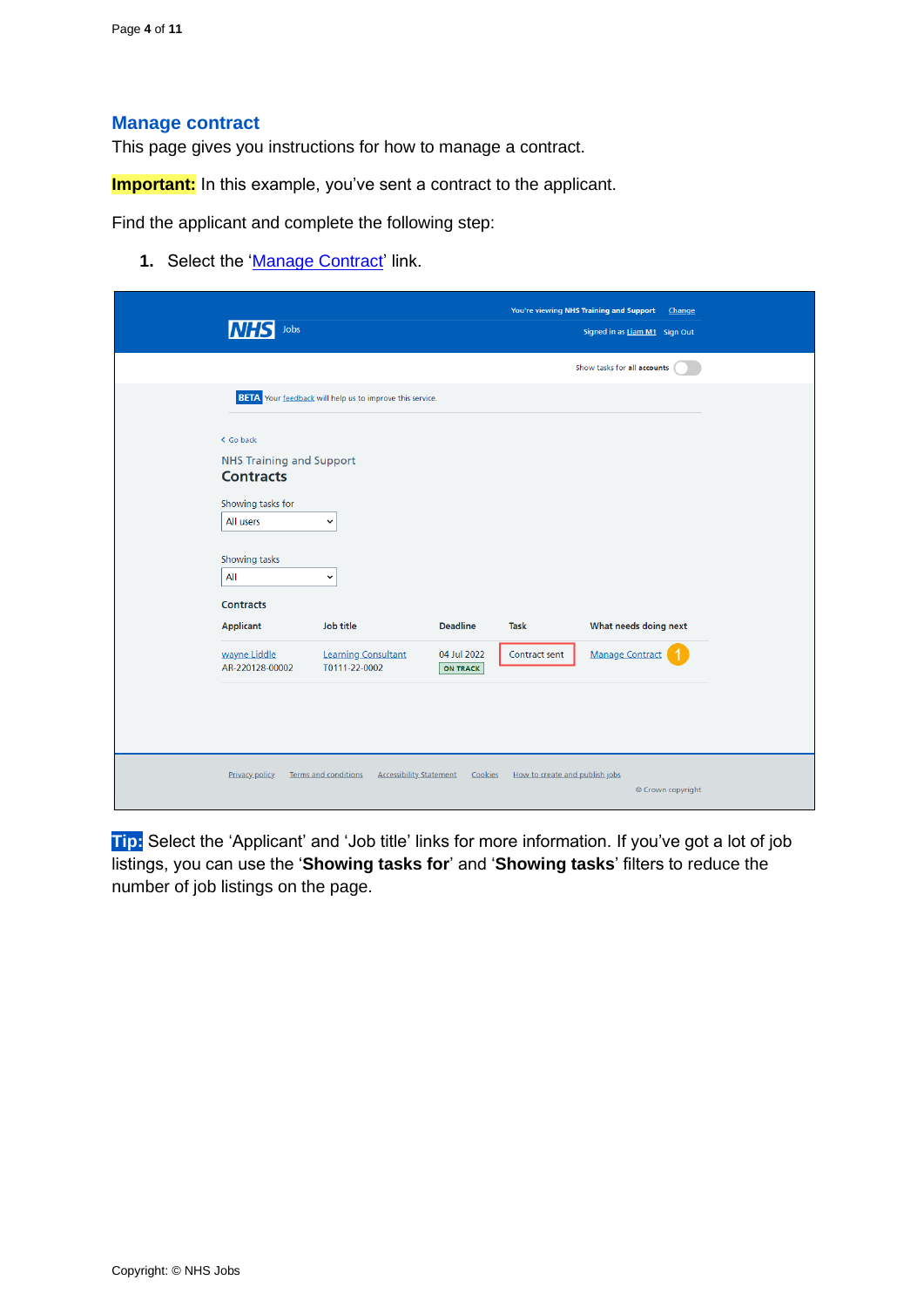#### <span id="page-4-1"></span><span id="page-4-0"></span>**Manage the applicant's contract**

This page gives you instructions for how to manage the applicant's contract.

**Important:** If you accept the contract on the applicant's behalf, you're confirming that the applicant has agreed to all the terms and conditions in the contract.

To manage the applicant's contract, complete the following steps:

- **1.** Select an answer:
	- ['Accept contract on applicant's behalf'](#page-5-0)
	- ['Edit and resend contract'](#page-7-0)
	- ['Withdraw job offer and contract'](#page-9-0)
- **2.** Select the 'Continue' button.

| Jobs                                                                                                                                                                                                                                                              | You're viewing NHS Training and Support<br>Change<br>Signed in as Liam M1 Sign Out |
|-------------------------------------------------------------------------------------------------------------------------------------------------------------------------------------------------------------------------------------------------------------------|------------------------------------------------------------------------------------|
| <b>BETA</b> Your feedback will help us to improve this service.                                                                                                                                                                                                   |                                                                                    |
| < Go back<br><b>Manage wayne Liddle's contract</b>                                                                                                                                                                                                                |                                                                                    |
| You do not have to complete an action on this page, you can wait for the<br>applicant to respond.                                                                                                                                                                 |                                                                                    |
| What would you like to do?<br>Accept contract on applicant's behalf<br>You're confirming that the applicant has agreed to all the terms<br>and conditions in the contract.<br>Edit and resend contract<br>Withdraw job offer and contract<br><b>Continue</b><br>З |                                                                                    |
| <b>Accessibility Statement</b><br><b>Privacy policy</b><br><b>Terms and conditions</b><br>Cookies                                                                                                                                                                 | How to create and publish jobs<br>© Crown copyright                                |

**Tip:** You do not have to complete an action on this page, you can wait for the applicant to respond. If you don't want to do any of the options, select the '< Go back' link.

If you don't want to do any of the options, you've reached the end of this user guide.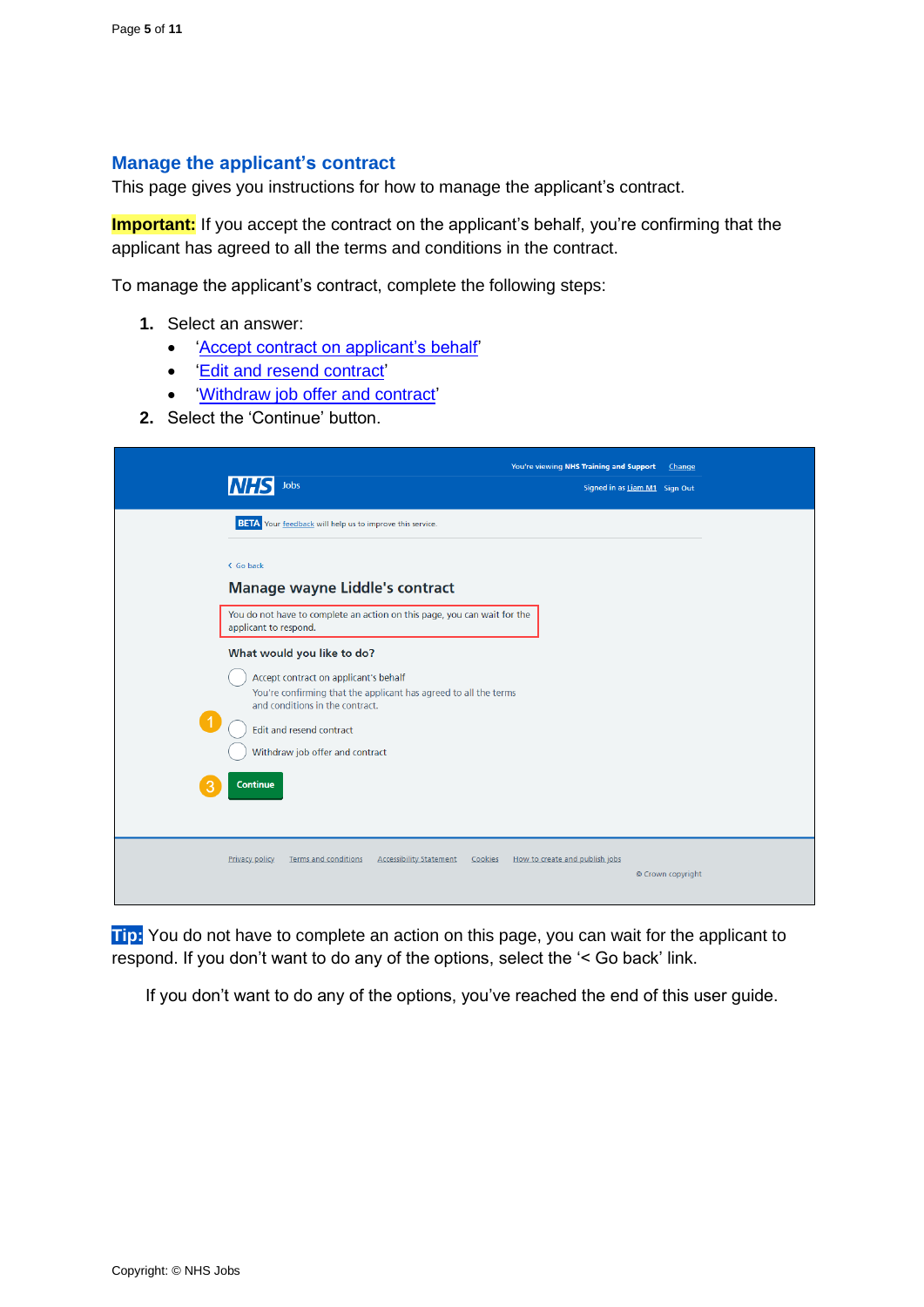#### <span id="page-5-0"></span>**When did the applicant accept the contract?**

This page gives you instructions for how to confirm when the applicant accepted the contract.

**Important:** This page is only shown if you're accepting the contract on behalf of the applicant.

To add when the applicant accepted the contract, complete the following steps:

- **1.** In the **Day**, **Month** and **Year** boxes, enter the details.
- **2.** Select the ['Save and continue'](#page-6-0) button.

|   | <b>NHS</b><br>Jobs                                                                                | You're viewing NHS Training and Support<br>Signed in as Liam M1 Sign Out | Change            |
|---|---------------------------------------------------------------------------------------------------|--------------------------------------------------------------------------|-------------------|
|   | <b>BETA</b> Your feedback will help us to improve this service.                                   |                                                                          |                   |
|   | < Go back<br>When did the applicant accept the contract?                                          |                                                                          |                   |
| 2 | Month Year<br>Day<br><b>Save and continue</b>                                                     |                                                                          |                   |
|   | <b>Terms and conditions</b><br><b>Accessibility Statement</b><br><b>Privacy policy</b><br>Cookies | How to create and publish jobs                                           | © Crown copyright |

**Tip:** You must enter the date in the DD-MM-YYYY format. For example,12 01 2019.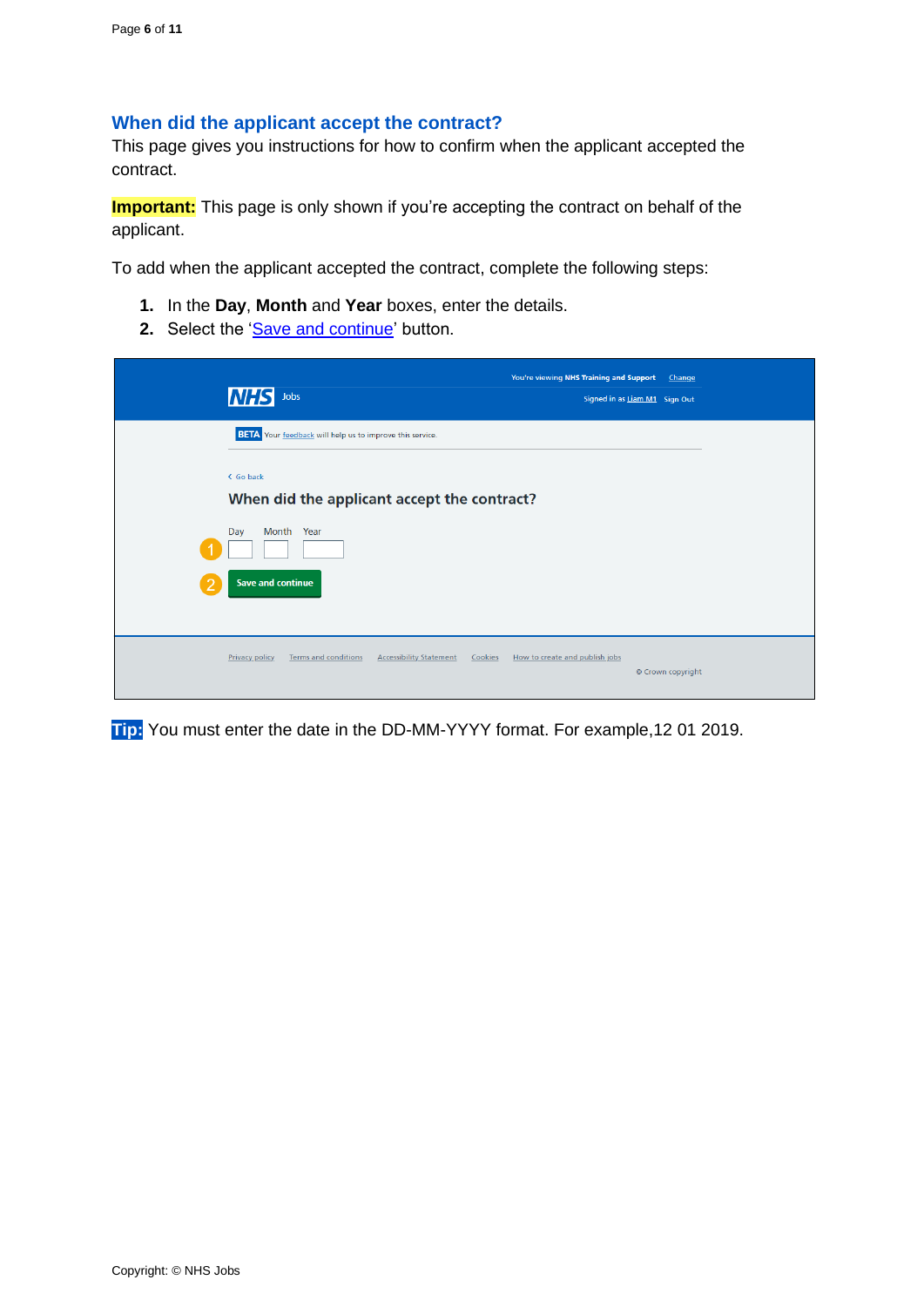## <span id="page-6-0"></span>**Contract accepted on behalf of the applicant**

This page shows confirmation you've accepted the contract on behalf of the applicant.

**Important:** An email is sent to the applicant telling them you've accepted the contract on their behalf.

To go back to your dashboard, complete the following step:

**1.** Select the 'Go back to your dashboard' button.

|                                                                                                   | You're viewing NHS Training and Support<br>Change           |
|---------------------------------------------------------------------------------------------------|-------------------------------------------------------------|
| Jobs<br>IN F                                                                                      | Signed in as Liam M1 Sign Out                               |
| <b>BETA</b> Your feedback will help us to improve this service.                                   |                                                             |
|                                                                                                   |                                                             |
| <b>Contract accepted</b>                                                                          |                                                             |
| You've updated the status for the Learning Consultant<br>contract to wayne Liddle                 |                                                             |
| We've sent an email to wayne Liddle telling them you've accepted the<br>contract on their behalf. |                                                             |
| Go back to your dashboard                                                                         |                                                             |
| <b>Privacy policy</b><br><b>Terms and conditions</b><br><b>Accessibility Statement</b>            | Cookies How to create and publish jobs<br>© Crown copyright |

You've accepted the contract on behalf of the applicant and reached the end of this user guide.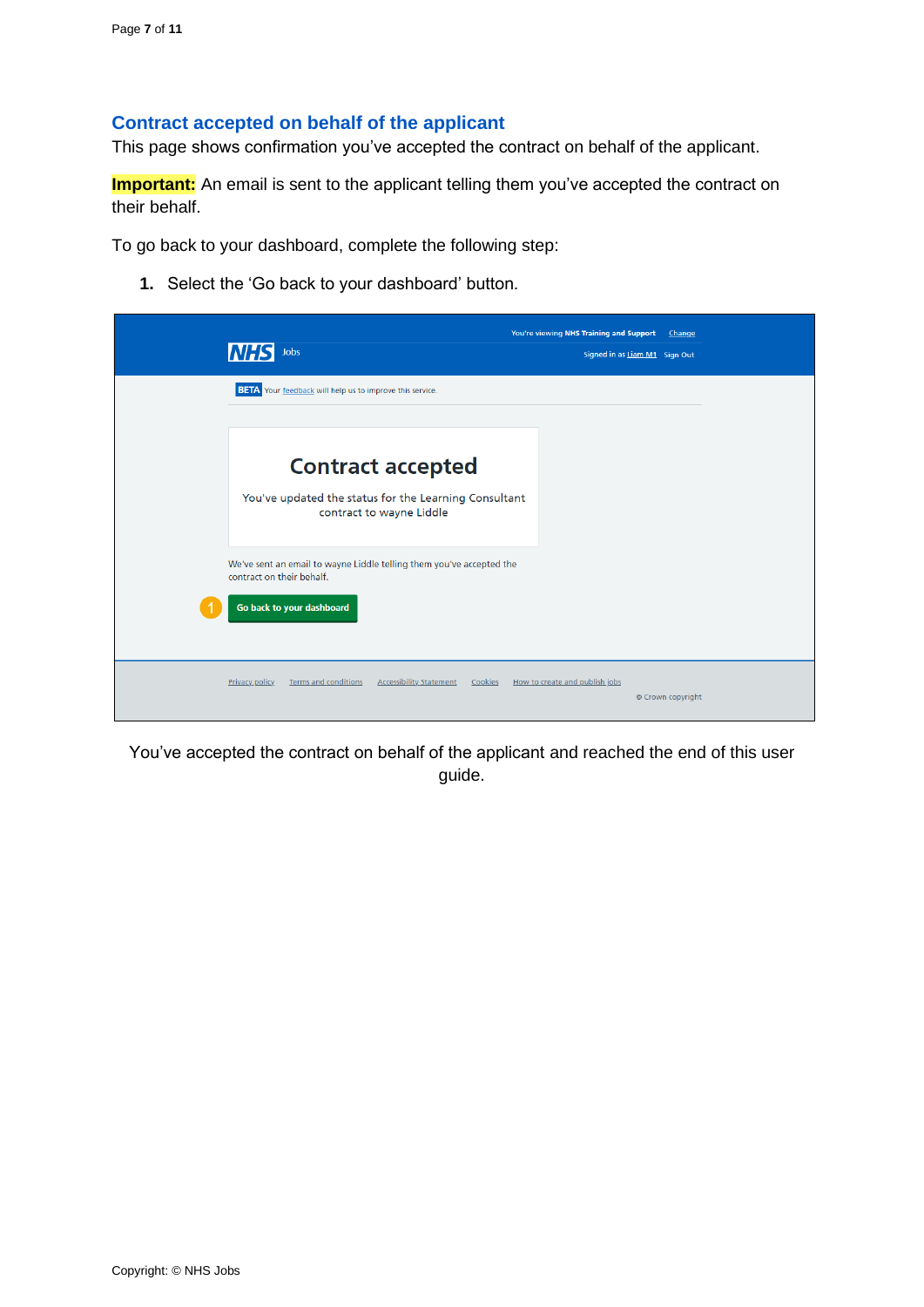## <span id="page-7-0"></span>**Check the details of the contract and send it**

This page gives you instructions for how to check the details of the contract and send it.

**Important:** This page is only shown if you're editing and resending the contract. You can add more terms to this contract. They will not be added to the original contract template. When you're satisfied the details are correct, send this contract to the applicant.

To check the details of the contract and send it, complete the following steps:

- **1.** Select a 'Change' link (optional).
- **2.** Select the 'Add another' button (optional).
- **3.** Select the 'preview the contract' link.
- **4.** Select the 'download the contract' link.
- **5.** Select the '**Send now'** button.

|                                                                                            |                                                                           |                                | You're viewing NHS Training and Support | Change          |
|--------------------------------------------------------------------------------------------|---------------------------------------------------------------------------|--------------------------------|-----------------------------------------|-----------------|
| Jobs                                                                                       |                                                                           |                                | Signed in as Liam M1 Sign Out           |                 |
|                                                                                            | <b>BETA</b> Your feedback will help us to improve this service.           |                                |                                         |                 |
| < Go back                                                                                  |                                                                           |                                |                                         |                 |
|                                                                                            | Check the details of the permanent                                        |                                |                                         |                 |
|                                                                                            | Learning Consultant contract and send it to                               |                                |                                         |                 |
| wayne Liddle                                                                               |                                                                           |                                |                                         |                 |
| the original template.                                                                     | Any changes you make to these employment terms will not update            |                                |                                         |                 |
| Location                                                                                   | <b>Goldcrest Way</b><br>Newcastle Upon Tyne<br>NE158NY                    | Change                         |                                         |                 |
| <b>Working pattern</b>                                                                     | Full-time                                                                 | Change                         |                                         |                 |
| Number of hours or<br>sessions a week                                                      | 37.5 hours a week                                                         | Change                         |                                         |                 |
| Pay scheme                                                                                 | Agenda for Change                                                         |                                |                                         |                 |
| <b>Band</b>                                                                                | Band 7                                                                    |                                |                                         |                 |
| Pay                                                                                        | £40000 a year                                                             | Change                         |                                         |                 |
| <b>Start date</b>                                                                          | 01 March 2022                                                             | Change                         |                                         |                 |
| Type of agreement                                                                          | An addendum to an existing<br>contract                                    | Change                         |                                         |                 |
| <b>Contract template</b>                                                                   | NHS Jobs test                                                             | Change                         |                                         |                 |
| Additional terms of employment<br>original template.<br><b>Add another</b>                 | You can add more terms to this contract. They will not be added to the    |                                |                                         |                 |
| Send the contract                                                                          |                                                                           |                                |                                         |                 |
| employment to the applicant.                                                               | When you're satisfied that the details are correct, send this contract of |                                |                                         |                 |
| You can also:<br>preview the contract (PDF, 4 KB) or<br>download the contract (PDF, 4 KB). |                                                                           |                                |                                         |                 |
| <b>Send now</b>                                                                            |                                                                           |                                |                                         |                 |
| Save and come back later                                                                   |                                                                           |                                |                                         |                 |
| Privacy policy                                                                             | Terms and conditions Accessibility Statement Cookies                      | How to create and publish jobs |                                         | Crown copyright |

**Tip:** The offer letter document is previewed and downloaded in a portable document format (PDF).

To find out how to change the contract, go to the '**How to issue a contract in NHS Jobs**' user guide or video from the '**Issue a contract**' section of the ['Help and support for](https://www.nhsbsa.nhs.uk/new-nhs-jobs-service/help-and-support-employers)  [employers'](https://www.nhsbsa.nhs.uk/new-nhs-jobs-service/help-and-support-employers) webpage.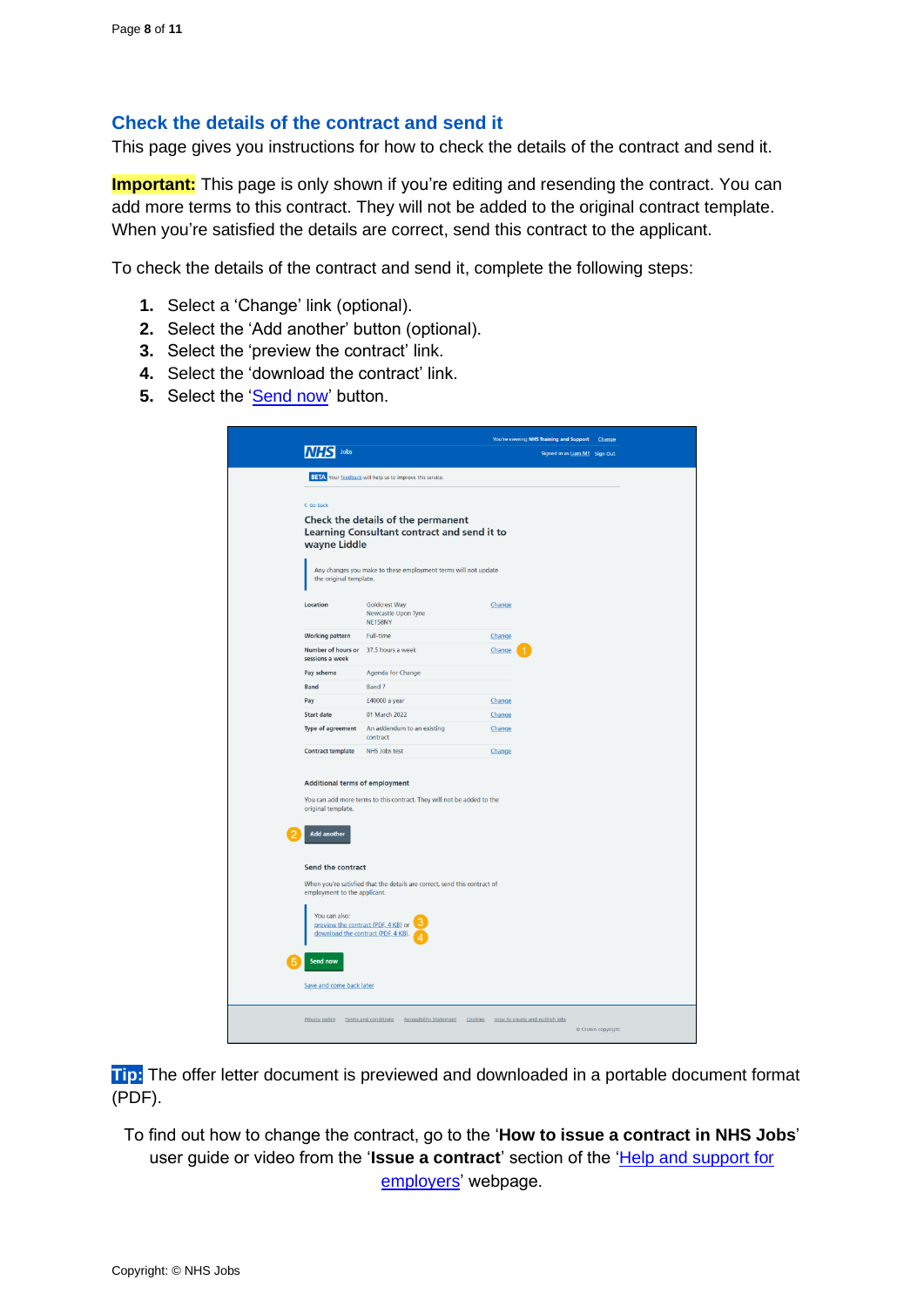#### <span id="page-8-0"></span>**Updated contract sent**

This page shows confirmation you've sent the updated contract.

**Important:** The applicant will be able to view and accept the contract in their NHS Jobs online account. They might contact you if they need more information or to ask questions. The NHS Jobs service will let you know when they accept the contract.

To go back to your dashboard, complete the following step:

**1.** Select the 'Go back to your dashboard' button.

|                                                                                                                                         | You're viewing NHS Training and Support<br>Change   |
|-----------------------------------------------------------------------------------------------------------------------------------------|-----------------------------------------------------|
| Jobs                                                                                                                                    | Signed in as Liam M1 Sign Out                       |
| <b>BETA</b> Your feedback will help us to improve this service.                                                                         |                                                     |
|                                                                                                                                         |                                                     |
| <b>Updated Contract sent</b>                                                                                                            |                                                     |
| You've sent the updated Learning Consultant contract to<br>wayne Liddle                                                                 |                                                     |
| They'll be able to view and accept the contract in their NHS Jobs online<br>account.                                                    |                                                     |
| <b>What happens next</b>                                                                                                                |                                                     |
| The applicant might contact you if they need more information or to ask<br>questions. We'll let you know when they accept the contract. |                                                     |
| Go back to your dashboard                                                                                                               |                                                     |
| <b>Terms and conditions</b><br><b>Accessibility Statement</b><br><b>Privacy policy</b><br>Cookies                                       | How to create and publish jobs<br>© Crown copyright |

You've edited and resent the contract and reached the end of this user guide.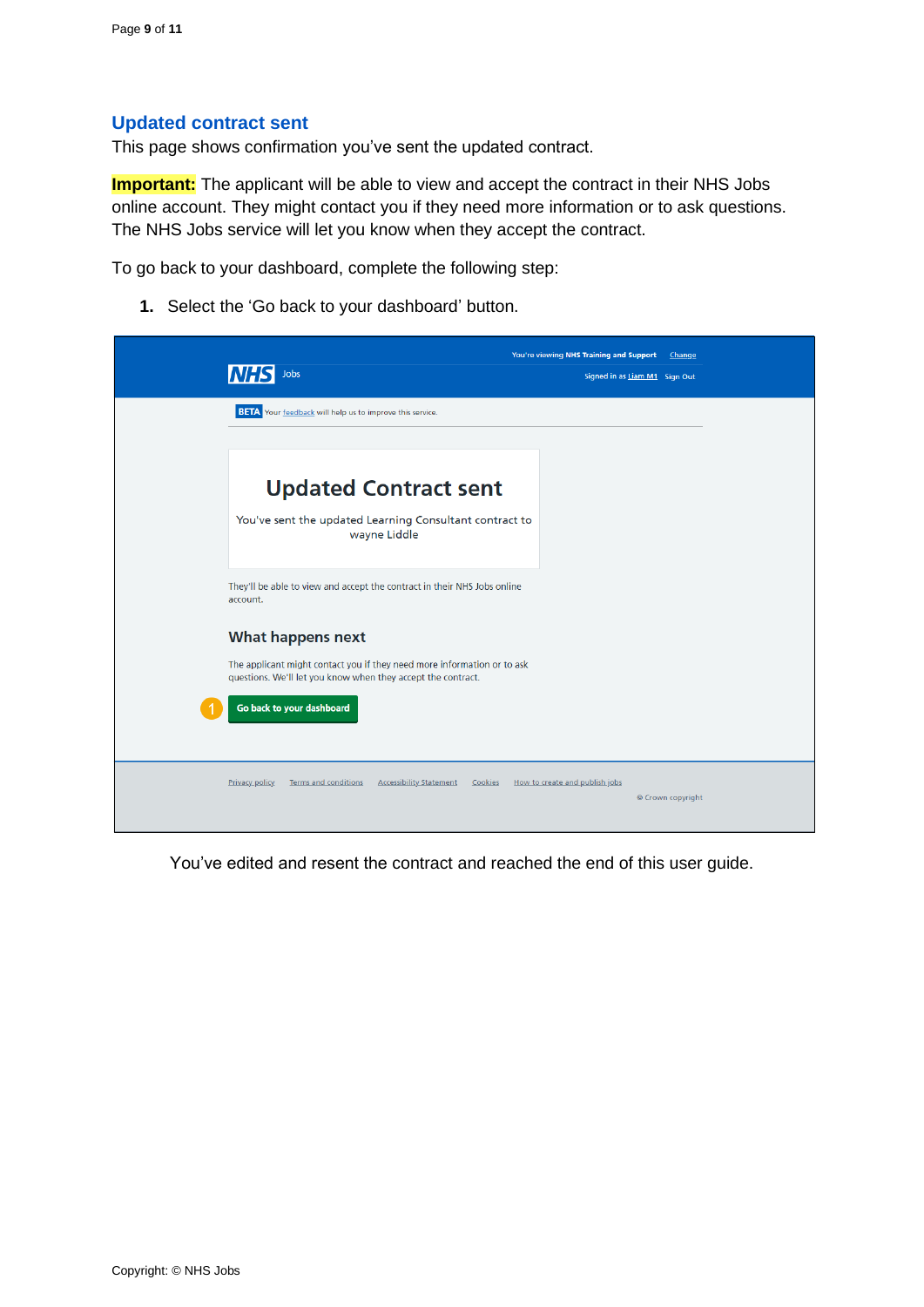# <span id="page-9-0"></span>**Withdraw your job offer and contract**

This page gives you instructions for how to withdraw your job offer and contract.

**Important:** This page is only shown if you're withdrawing the job offer and contract.

To add a reason and withdraw your contract, complete the following steps:

- **1.** In the **Withdraw reason** box, enter the details.
- 2. Select the ['Save and continue'](#page-10-0) button.

| <b>NHS</b>            | Jobs                                                                                          | You're viewing NHS Training and Support<br>Signed in as Liam M1 Sign Out | Change            |
|-----------------------|-----------------------------------------------------------------------------------------------|--------------------------------------------------------------------------|-------------------|
|                       | <b>BETA</b> Your feedback will help us to improve this service.                               |                                                                          |                   |
| < Go back             |                                                                                               |                                                                          |                   |
|                       | Withdraw your job offer and contract?                                                         |                                                                          |                   |
|                       | Describe why you're withdrawing the job offer and contract. This is only<br>for internal use. |                                                                          |                   |
| -1                    |                                                                                               |                                                                          |                   |
|                       |                                                                                               | h                                                                        |                   |
|                       | <b>Save and continue</b>                                                                      |                                                                          |                   |
|                       |                                                                                               |                                                                          |                   |
|                       |                                                                                               |                                                                          |                   |
| <b>Privacy policy</b> | <b>Terms and conditions</b><br><b>Accessibility Statement</b>                                 | How to create and publish jobs<br>Cookies                                |                   |
|                       |                                                                                               |                                                                          | © Crown copyright |